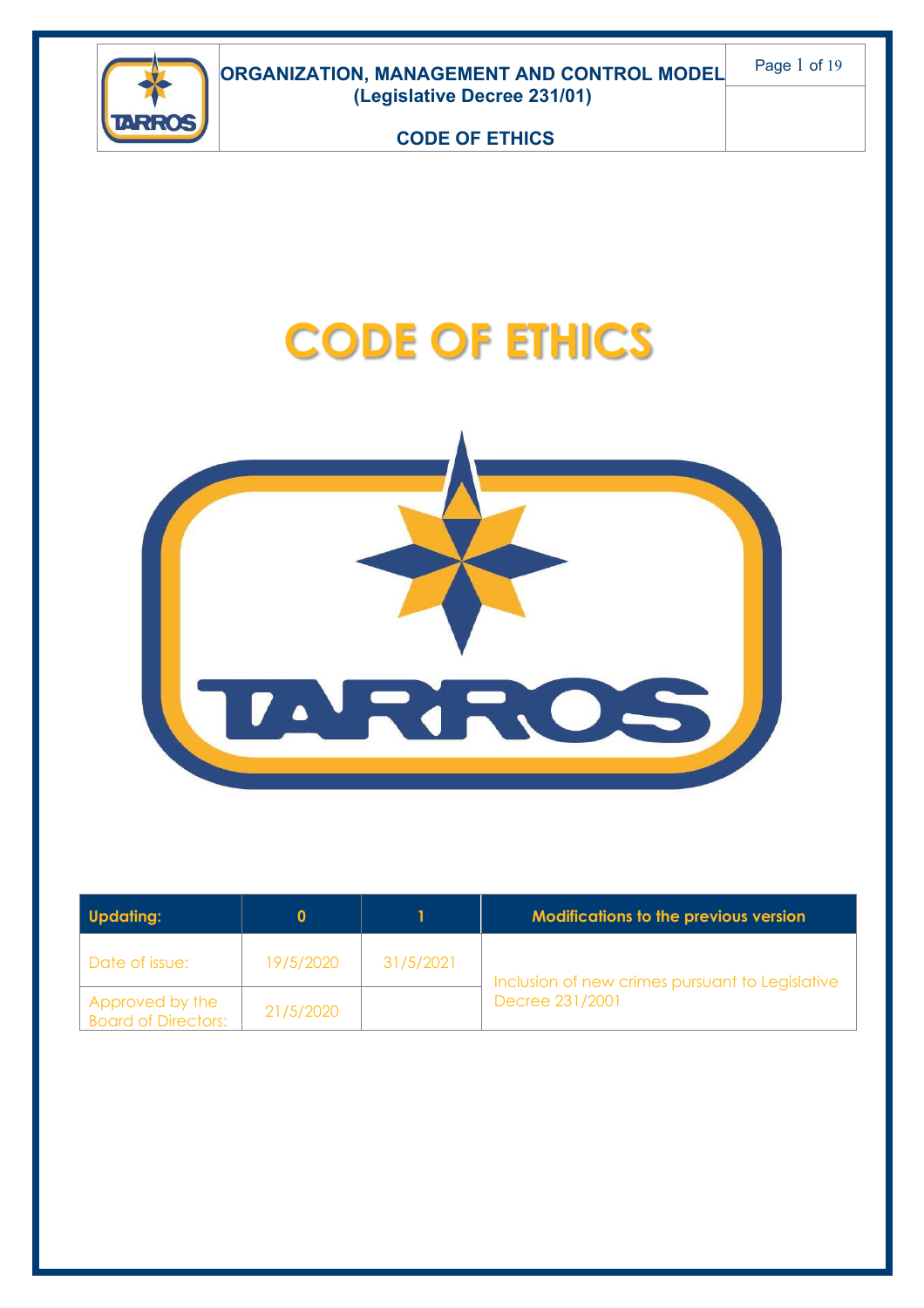

#### **ORGANIZATION, MANAGEMENT AND CONTROL MODEL (Legislative Decree 231/01)**

## **CODE OF ETHICS**

| 5. Anti-Bribery and Corruption Policy. Interaction with Public Officials and Private Sector Employees  14 |
|-----------------------------------------------------------------------------------------------------------|
|                                                                                                           |
|                                                                                                           |
|                                                                                                           |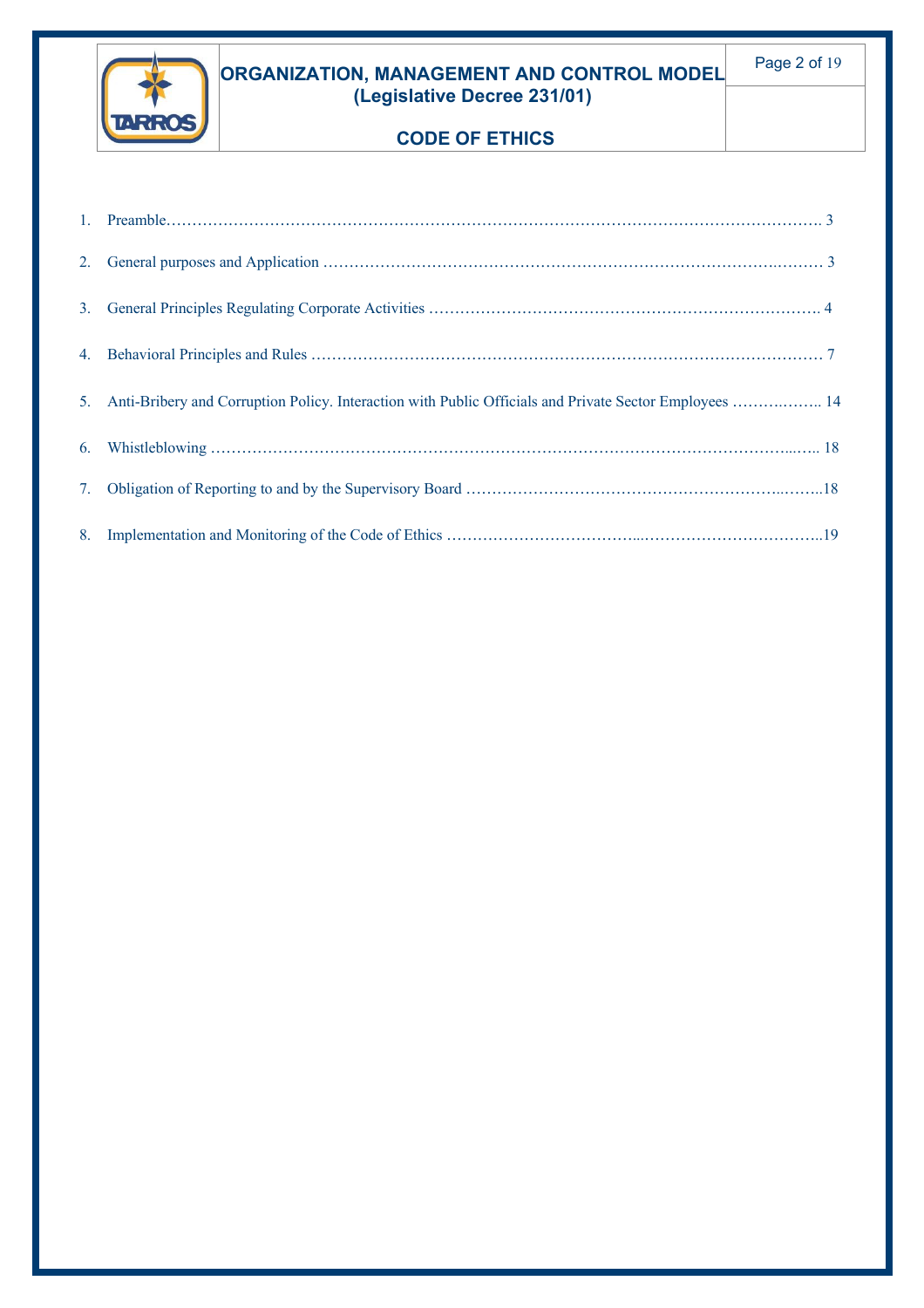

#### **CODE OF ETHICS**

#### **1 Preamble**

Tarros S.p.A. performs its activities and business in compliance with the laws and regulations of the countries where it operates as well as with the corporate rules according to the principles of lawfulness, fairness, transparency and respect for the individual dignity.

Moreover, Tarros S.p.A. aims at improving competitiveness on the market in full compliance with the principles of fair competition and at promoting the correct and responsible use of resources focusing on social responsibility and environmental protection.

The objectives of increasing production and market share as well as of strengthening the ability to create value are pursued ensuring suitable decision-making and operational standards to the Company's structures and processes with the purpose of developing new businesses, improving business efficiency and risk management and measurement systems.

This Code of Ethics has been drawn up to ensure that Tarros S.p.A. ethical values are clearly defined and constitute the basis for business culture and behavioural standards for all the collaborators when performing the Company's business activities.

The ethical principles listed in this Code of Ethics are essential in crime prevention pursuant to Legislative Decree 231/2001 and are the basis for the crime prevention system.

#### **2 General Purposes and Application**

Tarros S.p.A.'s Code of Ethics contains the general principles and behavioural rules considered by the Company to have a positive ethical value with which all the Recipients shall comply.

Recipients are the Company administrators (hereafter the "Administrators"), all the employees, including managers (hereafter the "Personnel"), as well as anyone who, although not belonging to the Company, directly or indirectly operates on behalf of Tarros S.p.A. (e. g. agents, collaborators, consultants, suppliers, commercial partners, hereinafter referred to as "Third-Party Recipients").

Recipients shall comply with and enforce compliance, within the limits of its powers, with the principles contained in the Model and the Code of Ethics which is part of it.

All the rules contained in the Code of Ethics, conforming the corporate behaviours to particularly high ethical standards based on fairness and transparency, make it possible to safeguard the stakeholders' interests as well as the Company's image and reputation, at the same time ensuring ethical market strategies.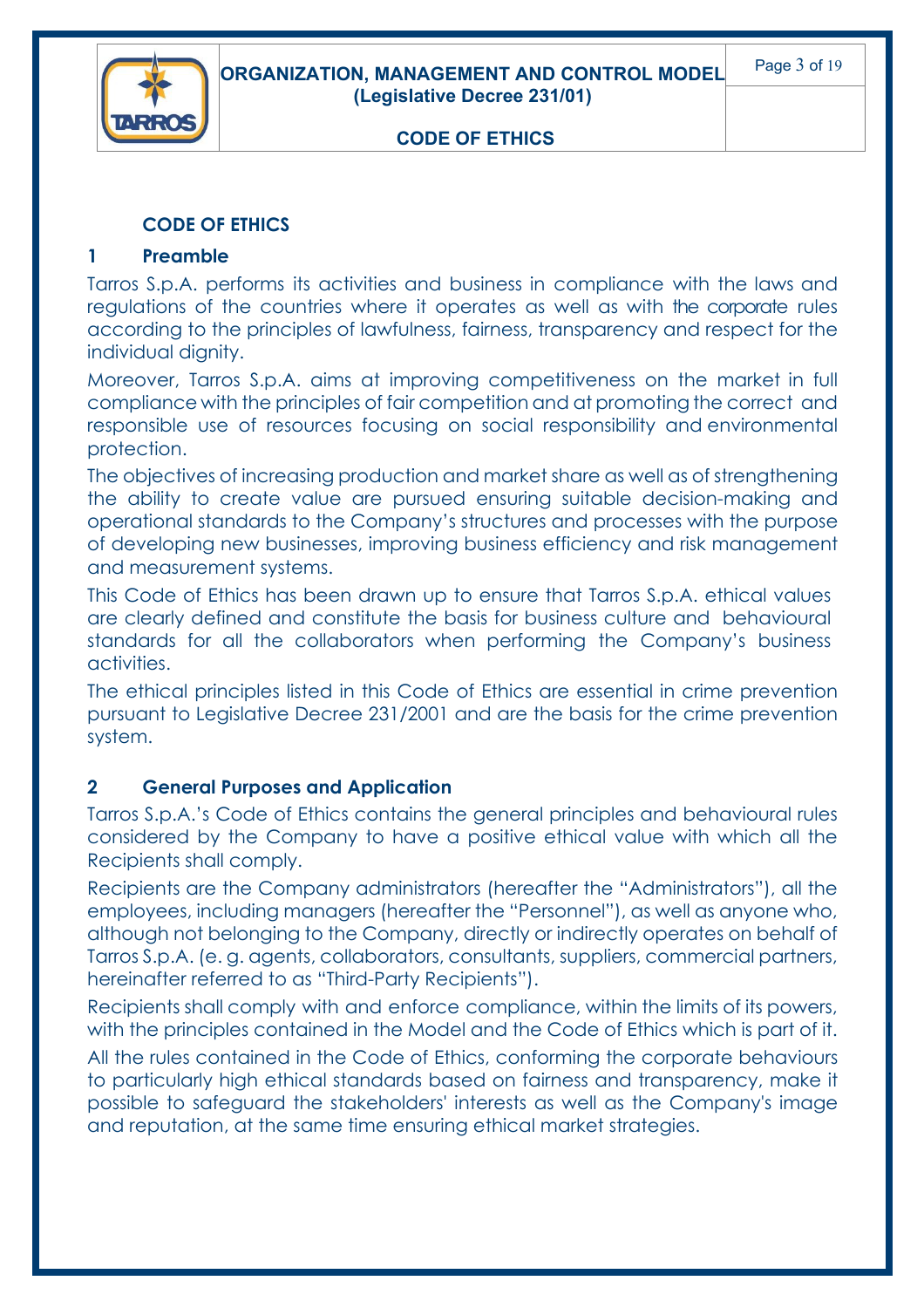



#### **3 General Principles Regulating Corporate Activities**

The Company has felt the need to clearly formalize all the principles to which it attributes a positive, primary and absolute ethical value. These principles represent the fundamental values with which all the subjects shall comply according to the Code of Ethics while carrying out the Company's mission and in general the Company's activities.

In particular the fundamental ethical principles followed by Tarros S.p.A. refer to the following values and areas of activity:

- **responsibility and compliance with the current laws, codes and regulations**
- **fairness:** recipients shall behave fairly to avoid conflicts of interest, that is all the situations where the pursuit of any individual interest is in contrast with the Company's interests and mission. Moreover, all those situations shall be avoided where employees, administrators or other recipients can take undue advantage and/or profit from opportunities arisen while carrying out their activities;
- **impartiality:** Tarros S.p.A. rejects and repudiates any discrimination principle based on sex, nationality, religion, personal and political opinions, age, health, economic conditions of their interlocutors, including their suppliers. Any subject who thinks they have been discriminated shall report to the Supervisory Board that shall verify the actual violation of the Code of Ethics;
- **honesty and transparency:** these values represent the fundamental principles on which all Tarros S.p.A.'s activities, undertakings, products and/or services, statements and communications are based and are an essential part in the Company management;
- **integrity:** Tarros S.p.A. neither approves nor justifies any violent action or threat aimed at a behaviour contrary to the regulations in force, including the ethical rules and/or the Code of Ethics;
- **efficiency:** every activity shall be performed taking into account the management and utilization of the corporate resources according to the most advanced quality standards;
- **fair competition:** Tarros S.p.A. recognizes the value of competition when based on the principles of fairness, correctness and transparency towards operators on the market, and is committed not to damage competitors and their brand image unjustly;
- **privacy protection:** Tarros S.p.A. is committed to protect the privacy of recipients according to the regulations in force, aiming at avoiding the transmission and dissemination of personal data without the data subject's consent. The acquisition, processing and retention of the disclosed information and personal data regarding the Personnel and Third-Party Recipients are in compliance with specific procedures aimed at assuring that the personal data or information shall not be disclosed to any unauthorized party and/or body. These procedures are in compliance with the current regulations.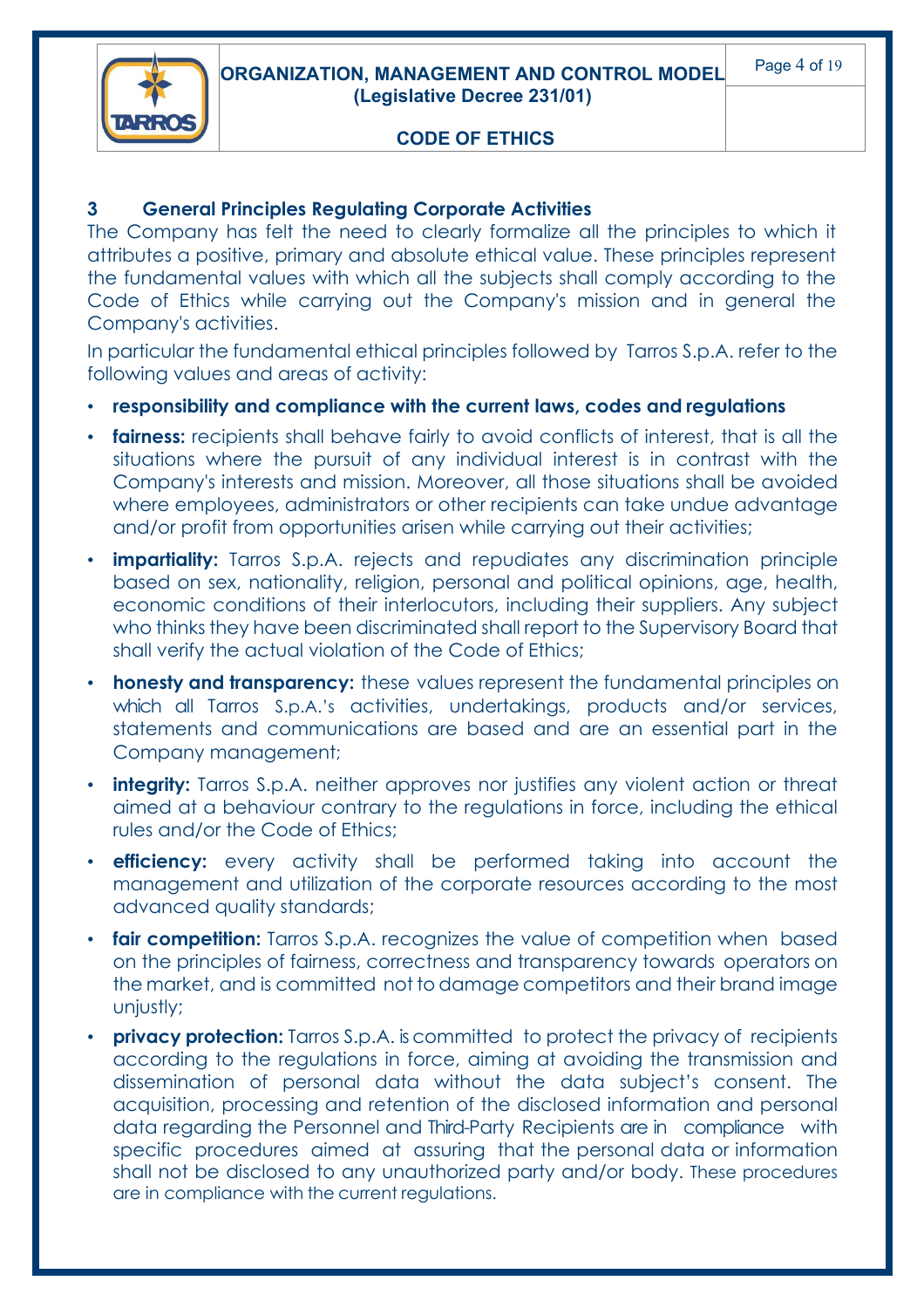

- **spirit of service:** recipients, within their competence and responsibilities, shall behave in the pursuit of the corporate *mission* in order to assure a service of high social value, essential to the community that shall benefit of the highest quality standards;
- **the value of human resources:** human resources are a fundamental and inalienable value for the Company's development. Tarros S.p.A. protects professional growth and development in order to improve personal skills in compliance with the current regulations on personality rights, in particular as regards its Personnel's moral and physical integrity. Tarros S.p.A. is committed not to encourage any form of favouritism and nepotism as well as not to start any working relationship with third parties involved in terrorism. The Personnel is exclusively hired with regular employment contracts since no form of irregular work is tolerated. Applicants shall be informed on the characteristics of working relationships. Salary increases, incentives or promotions to a higher positions are granted not only in compliance with the law and the national collective agreement, but are also based on individual merits, as for example the ability to develop behaviours and organizational skills in compliance with the Company's ethical principles as indicated in this Code;
- **relationships with the community and environmental protection:** Tarros S.p.A. is committed to operate respecting the environment and the health of individuals, well aware of its social and ethical responsibilities towards thecommunity where the Company operates and finds its resources;
- **relationships with local and public authorities:** Tarros S.p.A. pursues the goal of maximum integrity and fairness in its relationships, including the contractual ones, with public authorities and in general with the Public Administration, aiming at ensuring the maximum transparency in the institutional relationships in line with the needs of organizational and managerial autonomy of business operators. The relationships with institutional authorities shall be managed exclusively by subjects authorized to do so. In case a consultant or third party represents Tarros S.p.A. in its relationships with the Public Administration, said consultant or third party shall comply with the Personnel regulations; besides, the Company in its relationships with the Public Administration shall not be represented by a third party in case of any possible conflict of interest;
- **relationships with international operators:** Tarros S.p.A. ensures that all the relationships, including the commercial ones, with subjects operating at international level fully comply with the law and the regulations in force, with the aim of avoiding the risk of committing transnational crimes. For this purpose the Company shall take all the necessary steps to verify the reliability of these operators and the lawful origin of the capitals and means used in their relationships with the Company. Besides Tarros S.p.A., within the limits of its competence, is committed to cooperate with fairness and transparency with authorities, foreign ones as well, which may request information or carry out investigations as regards the existing relationships between the Company and international operators;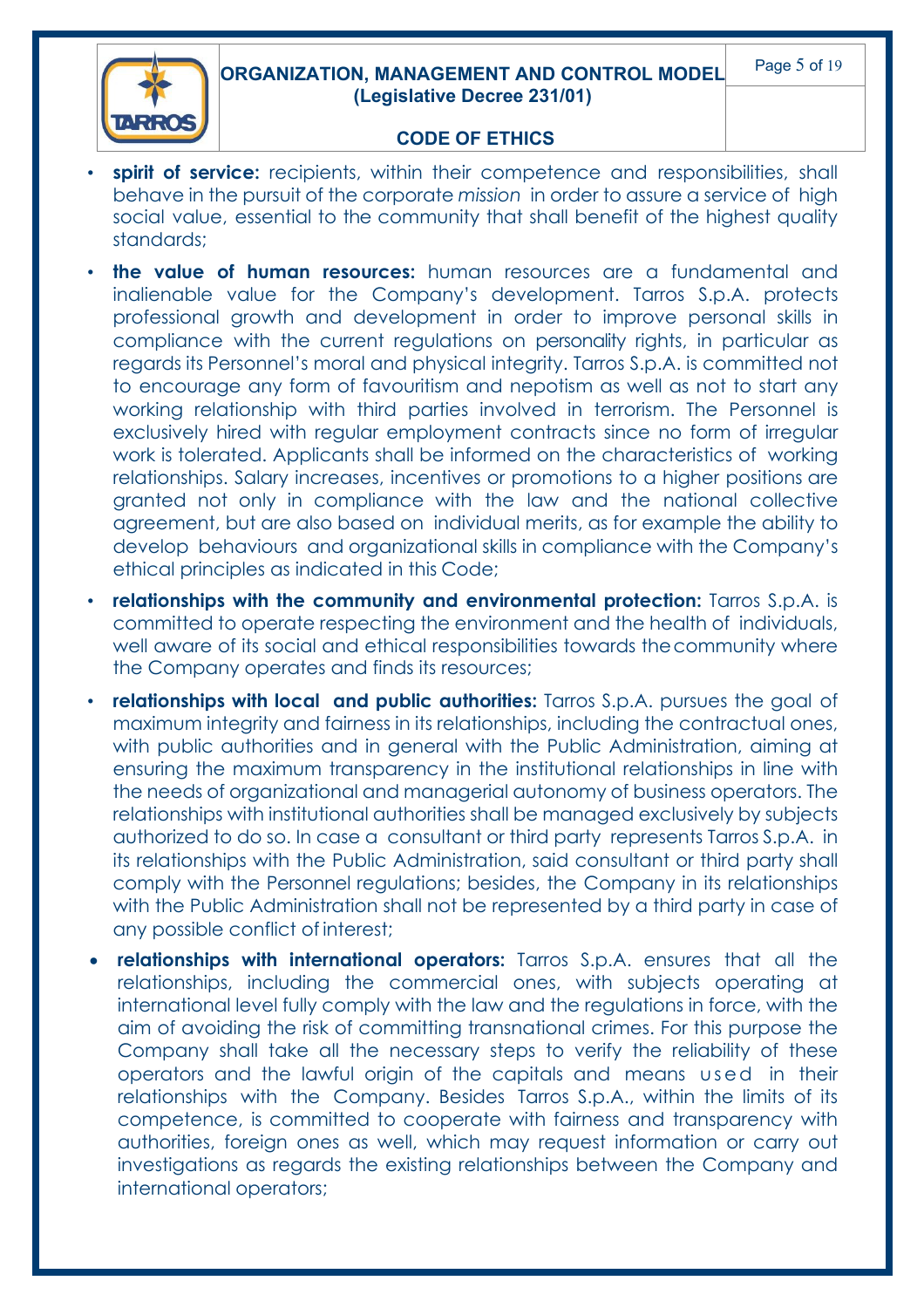**ORGANIZATION, MANAGEMENT AND CONTROL MODEL (Legislative Decree 231/01)**



#### **CODE OF ETHICS**

- **rejection of any form of terrorism:** Tarros S.p.A. rejects any form of terrorism and takes all the necessary steps to prevent the risk of being drawn into terrorism, thus contributing to the achievement of peace among peoples and democracy. To this end the Company is committed not to start any working or commercial relationship with a third party, either a natural person or a legal person, involved in acts of terrorism as well as not to finance or in any case facilitate their activities;
- **protection of individual personality:** Tarros S.p.A. recognizes the need of protecting individual freedom in all its forms and rejects any manifestation of violence, above all if aimed at limiting personal freedom, as well as any form of juvenile prostitution and/or pornography. The Company promotes the sharing of these principles in its activities and among recipients;
- **protection of health and safety in the workplace and environmental protection:**
- Tarros S.p.A. makes any effort to pursue the aim of ensuring a healthy and safe workplace and respecting the environment. In this regard the Company takes the most suitable measures to avoid any risk linked to its activities and, where not possible, to carry out a suitable risk assessment in order to tackle risks directly at the source and eliminate them.

In its activities Tarros S.p.A. is committed to adapt work to the individual especially as regards the design of workplaces and the choice of equipment and working and production methods, in particular to minimize monotonous and repetitive work and reduce the impact of such works on health;

#### • **child Labour:**

The respect of human rights and protection of human dignity in the workplace are fundamental values for Tarros S.p.A.. For this reason the Company repudiates any form of labour exploitation, in particular of children labour, considering it as an unacceptable form of work and therefore absolutely prohibited.

Given the above, Tarros S.p.A. does not employ workers under the legal minimum age for employment in compliance with the current laws and regulations. The aforesaid principles and prohibitions are essential to Tarros S.p.A. and all the Company's suppliers, both in Italy and abroad, are requested to comply with them.

#### • **protection of workers in the performance of professional activities:**

Tarros S.p.A. does not tolerate any form of mobbing, violence or physical, psychological and/or sexual harassment in any relationship both inside and outside the Company.

For this reason Tarros S.p.A. condemns any behaviour aimed at creating an intimidating and hostile environment that isolates or discriminates a person or a group of workers, as well as unjustified interferences which may affect the personal and professional growth of each employee.

Therefore Tarros S.p.A. ensures a working environment that respects and protects the dignity of the person and promotes the development and growth of each employee considering their skills and professional aspirations, in line with the Company's organizational structure.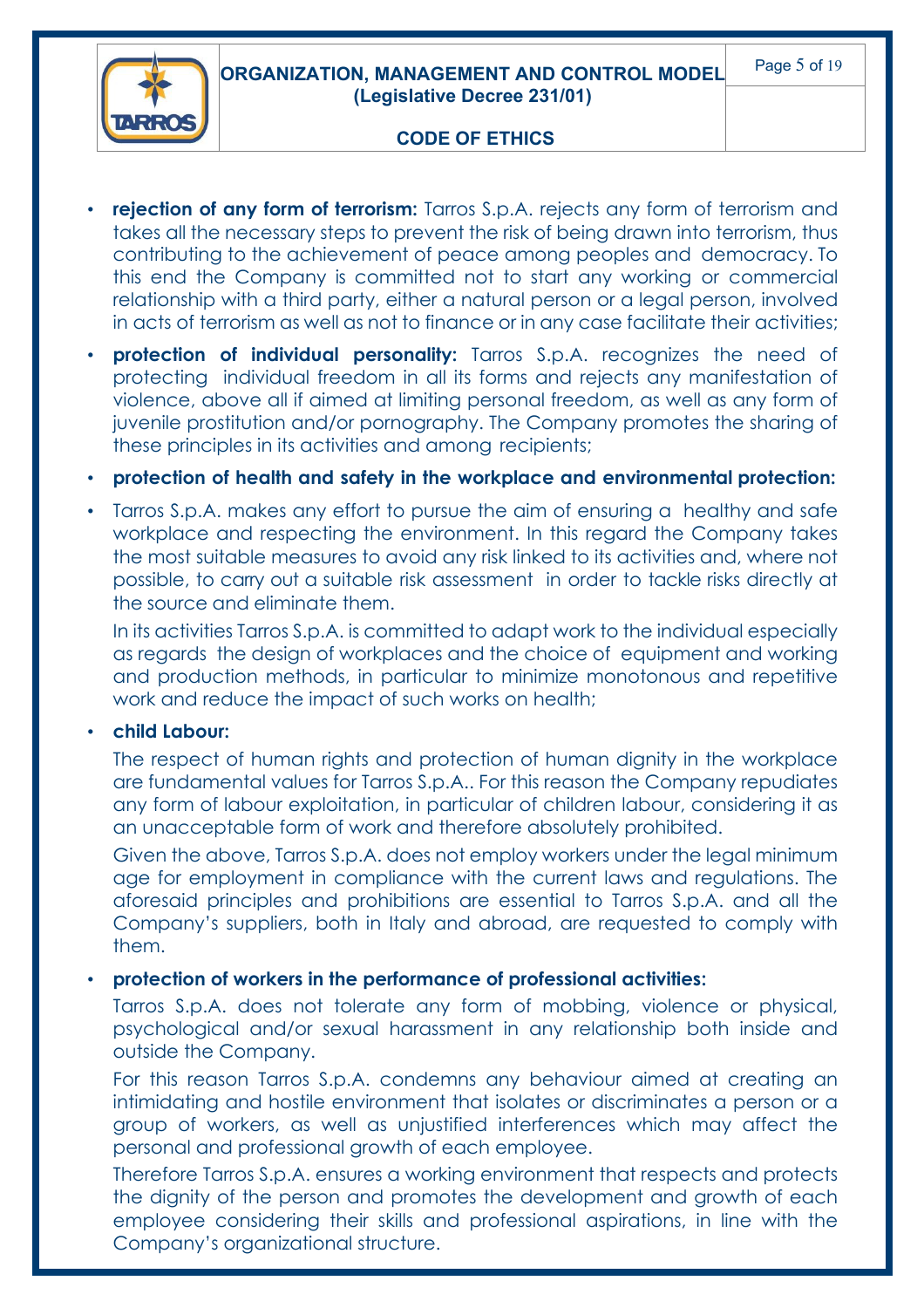



#### **4 Behavioural Principles and Rules**

In this Code of Ethics Tarros S.p.A. has included a section dealing with behavioural principles and rules which shall be complied with in carrying out corporate activities, indicating as well the behavioural principles and rules to be complied with by each category of recipients. Tarros S.p.A. ensures and promotes a proper understanding of the Code of Ethics appropriately informing all the interested subjects. Tarros S.p.A. ensures appropriate training programmes to increase awareness of the values and ethical rules which are provided for by this Code of Ethics so that anyone is able to behave according to the aforesaid ethical standards.

#### *a) Behavioural Principles and Rules for Members of Corporate Bodies*

The members of corporate bodies who hold a key role, even if they do not belong to the Company, shall behave in compliance with the principles of the Model and the Code of Ethics of which it is part.

The corporate bodies act and decide with full knowledge of the facts aiming at creating added value in compliance with the principles of lawfulness and fairness. In particular in performing their activities they shall behave autonomously, independently and fairly in any relationship with any public or private interlocutor.

Besides, they shall behave responsibly and fairly towards the Companyand refrain from taking any action in case of conflict of interest and shall consider any information which they obtain as confidential.

In particular the administrative body in performing its tasks shall act seriously, professionally and responsibly allowing the Company to benefit from its competence.

#### *b) Behavioural Principles and Rules for the Personnel*

Tarros S.p.A. ensures trust and respect in the workplace, where every employee feels they contribute to the Company's good reputation and the results achieved.

The Company selects, hires and promotes its Personnel only on the basis of the skills required, encouraging compliance with the principles of equality and equal opportunities and refusing any form of favouritism, nepotism or clientelism or any form of harassment, stalking or authoritarian behaviour.

It is absolutely forbidden to drink alcohol or use narcotics and/or psychotropic substances during working hours.

Employment relationships are based on contract and any form of undeclared work is not tolerated.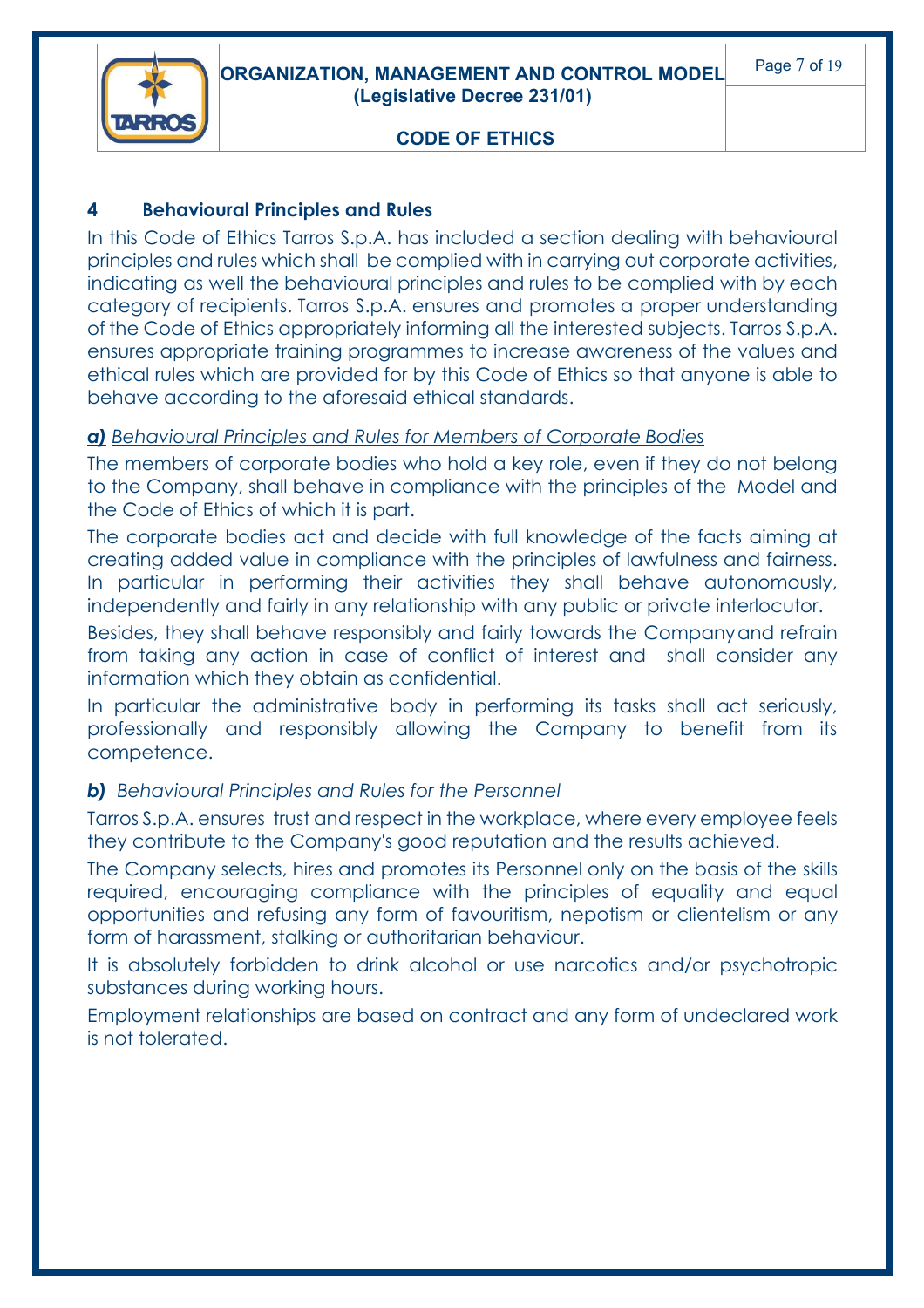

The Personnel in their relationships both inside the Company and outside with other interlocutors shall behave in compliance with the current regulations and the behavioural principles of the Code of Ethics, pursuant to the Model and the Company procedures.

As a general rule the Personnel of Tarros S.p.A. shall avoid causing, performing or encouragingany behaviour which might lead, even potentially, to any of the forms of crime provided for by the Decree. The Personnel shall cooperate with the Supervisory Board during monitoring and investigation, providing any information and data requested.

Besides, the Personnel have the duty to report any violation of the rules indicated in the Model and/or the Code of Ethics, and of the behavioural principles regarding specific issues to the Supervisory Board, as shown below:

#### – **Conflict of interest:**

The Personnel shall avoid causing or encouraging any actual or potential conflict of interest with the Company as well as carrying out activities that might interfere with the ability of making impartial decisions in the best interest of the Company and in compliance with the provisions of this Code.

In particular the Personnel shall not have any financial interests in the Company of a supplier, competitor or customer and shall not carry out activities that may give rise to a conflict of interest.

If the Personnel are in a situation of actual or potential conflict of interest, they shall report to their supervisor, the administrative department or the Supervisory Board and avoid carrying out any kind of activity.

In particular the representatives of the Company and other subjects that may affect the Company's choices shall absolutely avoid using even only implicitly their position to influence decision-making to their advantage or to the benefit of relatives, friends and acquaintances for personal purposes of whatsoever nature.

#### – **Relations with the Public Administration**

All the relationships with Public Officials or Public Employees shall comply with the current laws and regulations as well as with the Model and the Code of Ethics in order to assure lawfulness, transparency and integrity in the performance of corporate activities.

It is forbidden for the Personnel to accept, offer or promise, directly or indirectly, sums of money, presents, objects, services, benefits or favours (also in terms of job opportunities or business activities directly or indirectly involving any employee), when dealing with Public Officials or Public Employees, to influence their decisionmaking in order to receive a more favourable treatment or undue services or for any other purpose in the performance of their official duties.

Presents and favours to Public Officials or Public Employees are only allowed when, being of insignificant value, they do not compromise the integrity and independence of the subjects and cannot be interpreted as a way to obtain advantages improperly.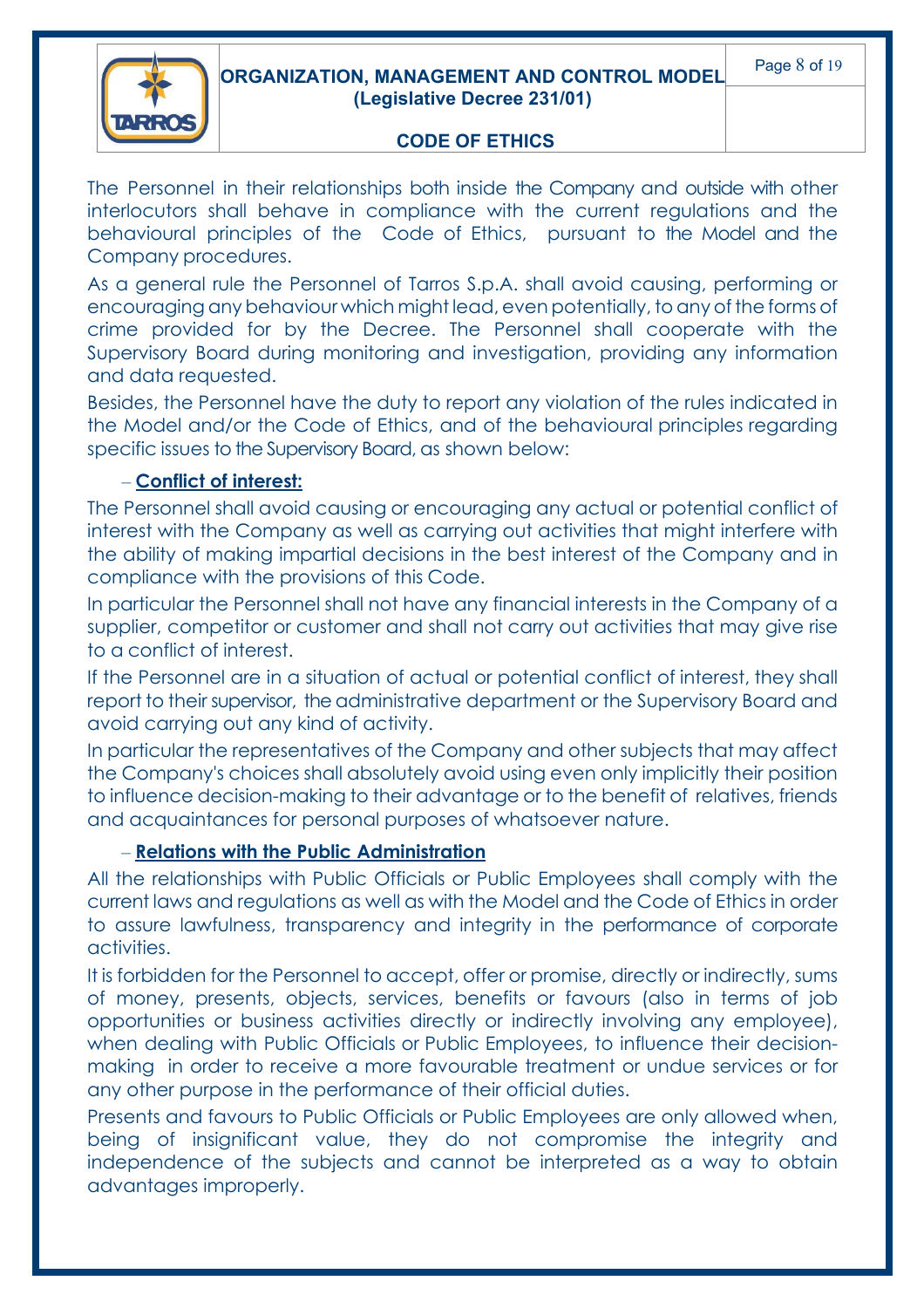



In case of investigations, inspections or requests by public authorities the Personnel shall assure due cooperation.

Tarros S.p.A. condemns any form of corrupt behaviour. Employees and collaborators shall report any attempt of extortion or blackmail by Public Officials to which they may be subject or of which they are aware to their supervisor.

Tarros S.p.A. does not reimburse campaign contributions personally given by their employees, administrators and other collaborators.

#### – **Relationships with Customers and Suppliers**

The Personnel of Tarros S.p.A. shall have fair and transparent relationships with customers and suppliers in compliance with the rules and regulations on business activities and the Company's specific ethical principles.

#### – **Personnel Training**

In carrying out their activities on behalf of Tarros S.p.A. the Personnel shall maintain a high standard of professional competence and therefore all the employees are requested to regularly take part in training programmes in relation to their field of competence.

#### – **Confidentiality**

The Personnelshall treat all the data, news and information acquired as confidential, also after termination of employment, and shall not disclose or use them for their own or third parties' speculative purposes. Any confidential information can be disclosed within the Company only to those who need that information in the performance of their work.

#### – **Diligence in the use of company assets**

The Personnel shall uphold the values and protect the assets which are entrusted to them by the Company, avoiding any situation that might affect the integrity and the safety of said assets.

In any case the Personnel shall avoid using resources, goods or materials belonging to Tarros S.p.A. to their advantage or anyway for improper purposes.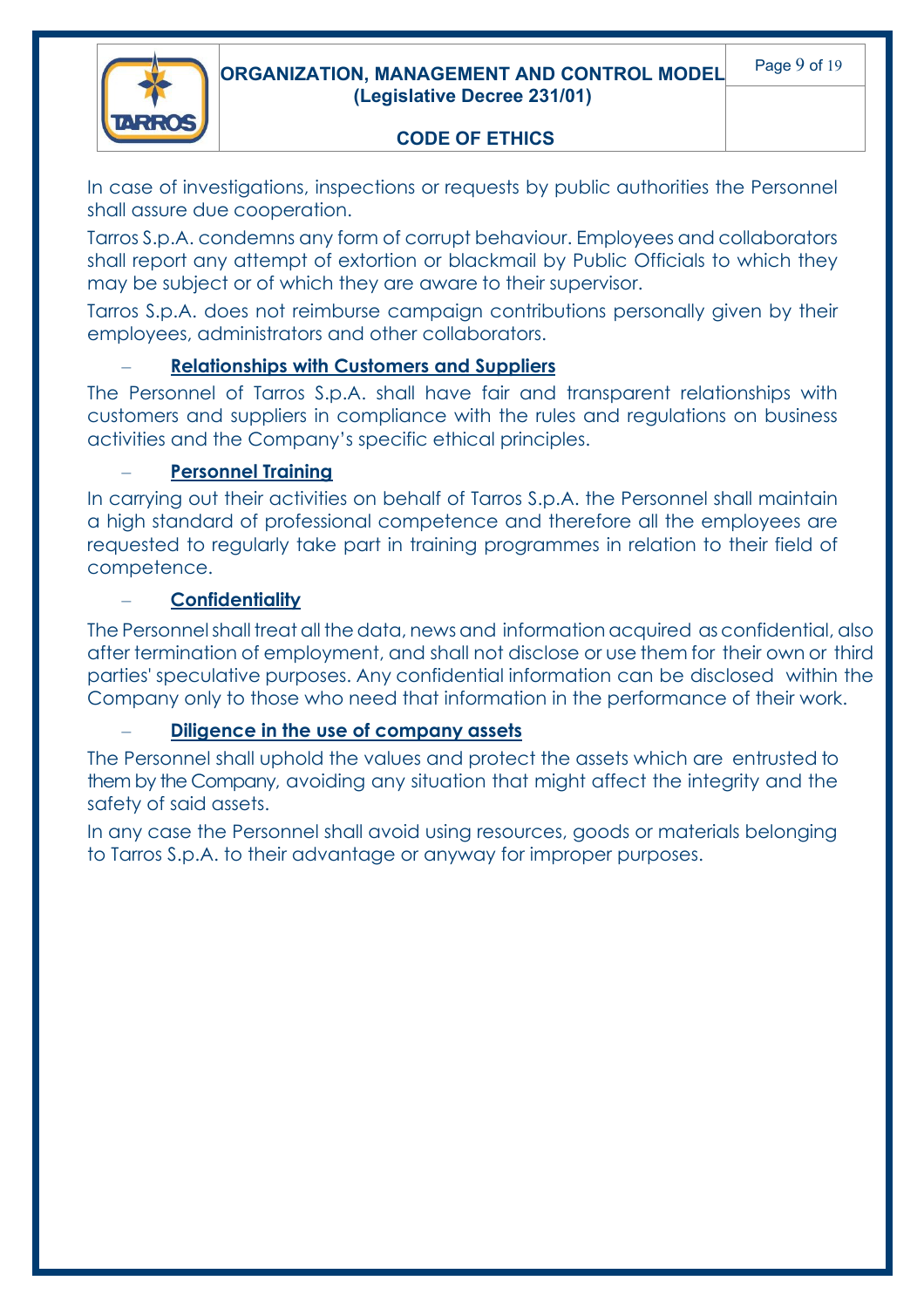**ORGANIZATION, MANAGEMENT AND CONTROL MODEL (Legislative Decree 231/01)**



#### **CODE OF ETHICS**

#### – **Financial statements and other corporate documents**

The Personnel shall pay particular attention to the drawing up of the Financial Statements and all the other corporate documents.

In this regard it is necessary to assure:

an adequate cooperation among the corporate departments which are responsible for the drawing up of all the corporate documents;

- completeness, clarity and accuracy of the data and the information disclosed;
- compliance with the accounting principles providing adequate supporting documents, so that it is always possible to carry out controls in order to verify the characteristics and nature of any transaction undertaken and individuate who has authorized, carried out, recorded and verified those transactions.

Eventually, in order to avoid making or receiving undue payments, employees and collaborators shall comply with the following principles for documents and records management in all their negotiations:

- all the payments and any other currency transfer by or to Tarros S.p.A. shall be accurately recorded in the books of accounts and the mandatory accounting records;
- all the payments shall be made only to recipients and for the activities carried out pursuant to an agreement and/or approved by Tarros S.p.A.;
- false, inaccurate or misleading entries in any books or records of the Company are strictly prohibited; no undisclosed or unrecorded funds may be established and no funds shall be deposited into a personal account or into an account which does not belong to Tarros S.p.A.;
- any unauthorized use of funds or resources of Tarros S.p.A. is strictly prohibited.

#### – **Health and Safety in the Workplace**

The Personnel shall take care of their own health and safety as well as of the health and safety of the other subjects present in the workplace who may be affected by their acts or omissions, in compliance with training programmes, instructions and means provided by the employer.

Besides the Personnel shall:

- a) contribute, together with the employer, managers and supervisors to the fulfilment of the obligations concerning the protection of health and safety in the workplace;
- b) comply with the instructions provided by the employer, managers and supervisors for the purpose of collective and individual protection;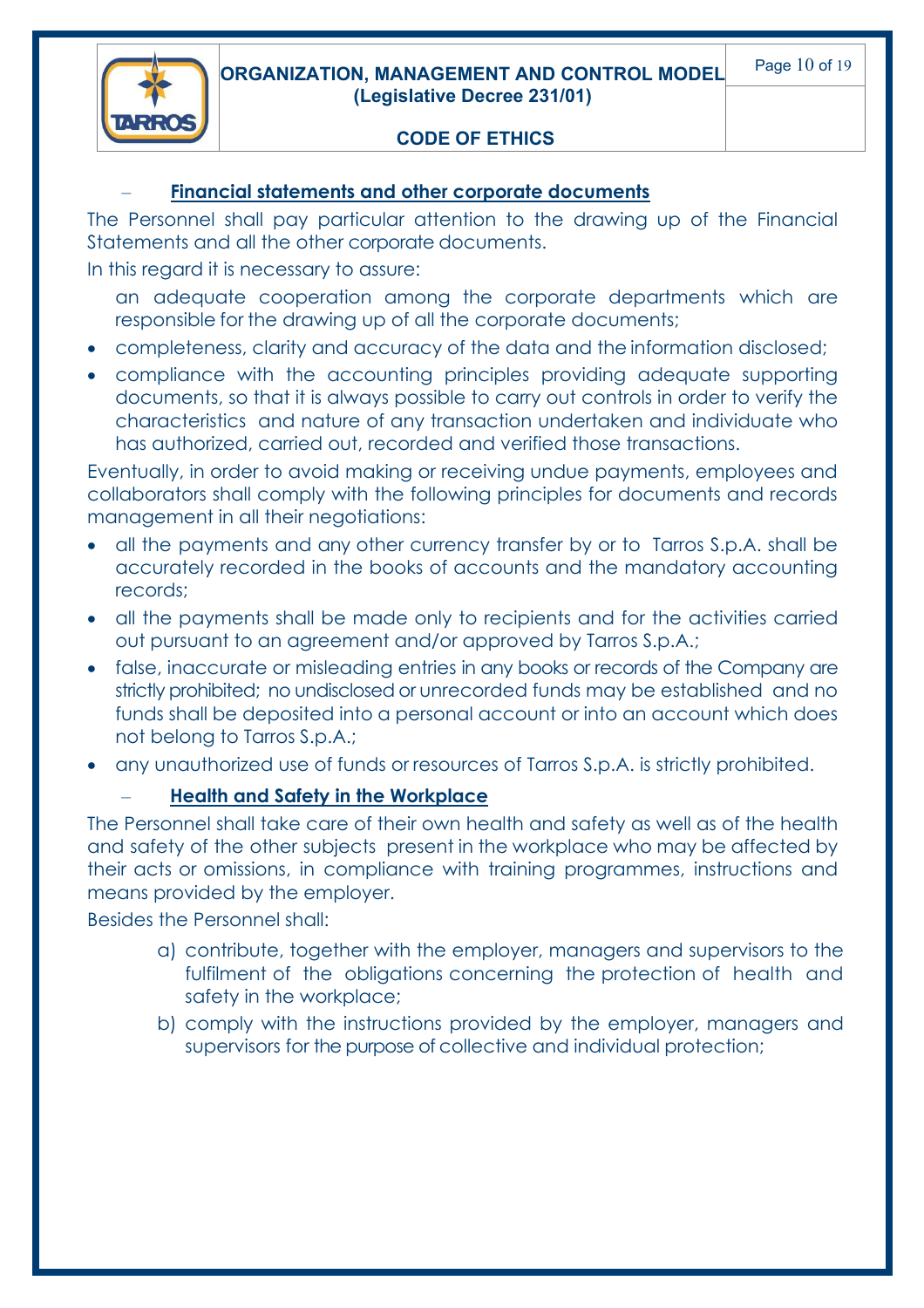

- c) use work equipment, means of transport and safety devices appropriately;
- d) use safety devices and protection equipment correctly;
- e) immediately inform the employer, managers and supervisors about any lack of the means and devices mentioned in paragraphs c) and d), as well as about any possible dangerous situation of which they become aware, and in case of urgency act promptly, within the limits of their own competences and possibilities and without prejudice to the obligation indicated in paragraph f) below, to eliminate or reduce situations of serious or imminent danger, giving notice thereof to the safety representative;
- f) not remove or modify any safety, signalling or control devices without prior authorization;
- g) take good care of the personal protection equipment without modifying it and report any defect of the personal protection equipment to the employer, managers or supervisors;
- h) not carry out operations or manoeuvres autonomously which do not fall within their competence or which may jeopardize their own safety or the safety of other workers;
- i) take part in training programmes organized by the employer;
- j) undergo health check-ups in compliance with the law or in any case requested by a competent doctor.

#### – **Environment**

Tarros S.p.A. facilitates working conditions which protect the psychological and physical integrity of workers in compliance with the regulations on health and safety in the workplace.

Besides Tarros S.p.A. supports a sustainable development through activities aimed at:

a. a continuous commitment to improve the quality of its performances by reducing emissions into the atmosphere, water and soil;

b. a responsible use of natural resources also aimed at recycling and reusing fuels and energy;

c. prevention and reduction of hazardous waste together with a correct hazardous waste management;

d. prior assessment of the environmental and safety impact of all the new activities, processes and products.

### – **Anti-money laundering/receiving stolen goods**

The Personnel shall take all the necessary measures to ensure transparency and fairness in commercial transactions.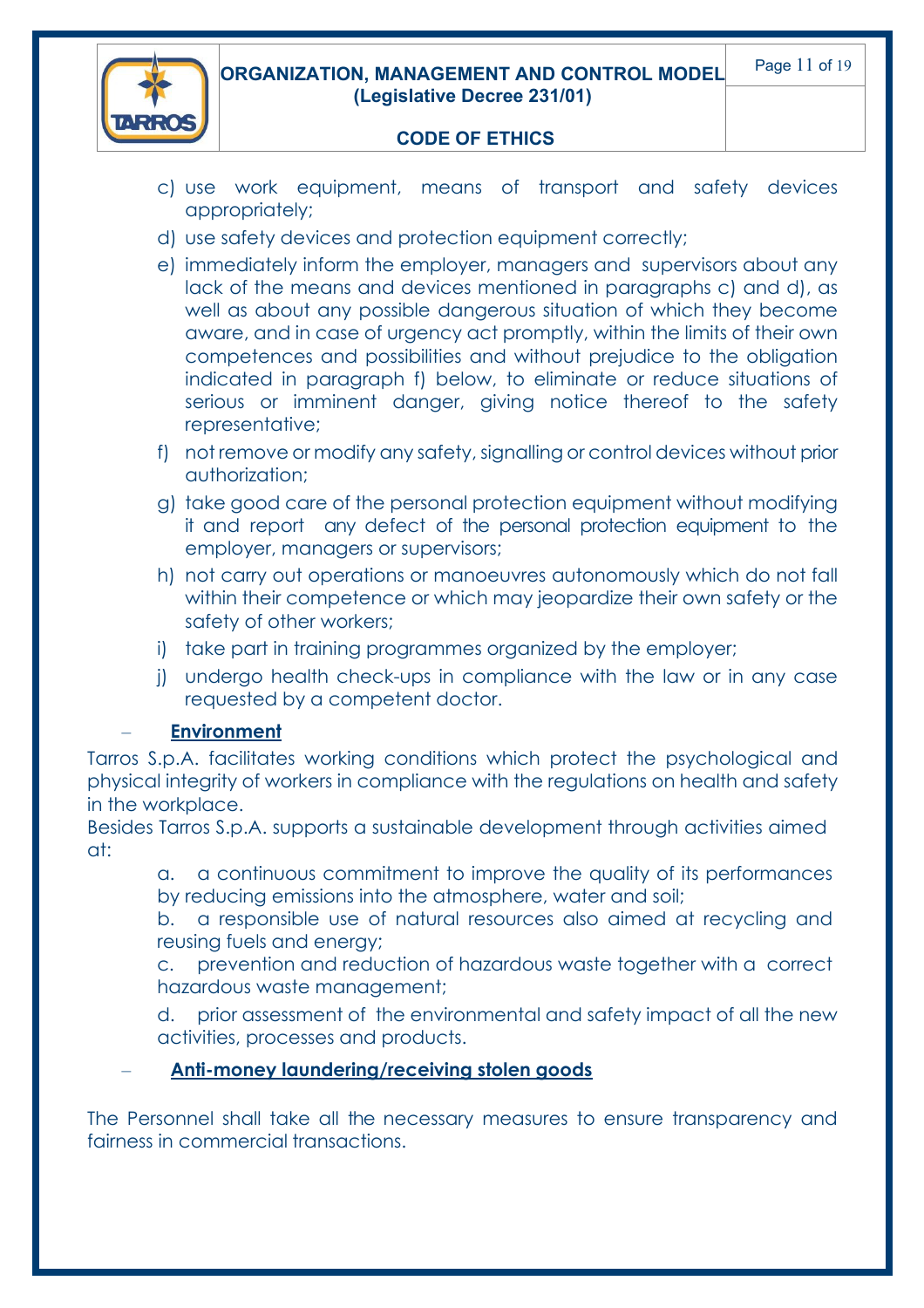

In particular it is necessary that:

a) the tasks assigned to service companies and/or natural persons that take care of the economic and financial interests of the Company are set out in writing with the indication of the contents and the agreed economic terms;

b) the competent departments verify the regularity of payments to third parties and control that the subject who has received the payment order coincides with the subject who actually receives the relative amount;

c) the financial flows which show the transactions with other companies (intercompany payments/operations) are properly checked;

d) the minimum requirements for the selection of suppliers for the acquisition of goods and/or services are fully met;

e) the tender evaluation criteria are defined;

f) with reference to the commercial and professional reliability of suppliers and partners all the necessary information is requested and obtained;

g) in case of conclusion of investment agreements/joint ventures the maximum transparency is ensured.

#### *c) Behavioural Principles and Rules for Third-Party Recipients*

As mentioned above, the Model and the Code of Ethics also apply to Third-Party Recipients, that is external parties who act, directly or indirectly, to achieve the Company's objectives (including, but not limited to, representatives, agents, any sort of collaborators, consultants, suppliers, commercial partners).

These subjects, within the limit of their competence and responsibilities, are obliged to comply with the provisions of the Model and the Code of Ethics which is part of it, including the principles of ethical behaviour for the Personnel.

For this purpose Tarros Sp.A. in its letters of appointment and/or contractual agreements includes the relevant provisions which require Third-Party Recipients to fully comply with the Model and the Code of Ethics, and in case of violation, provide for the necessary measures to be taken by Tarros S.p.A., including the possible termination of employment.

#### – **Behavioural Criteria towards Final Customers**

Recipients shall promote maximum impartiality and reject any form of discrimination in their relations with customers.

Recipients shall ensure transparency in all their messages, communications and agreements with customers, avoiding phrases or expressions which are difficult to understand or may encourage unlawful or unfair trade practices.

Recipients shall be always courteous and available in any relationship with customers.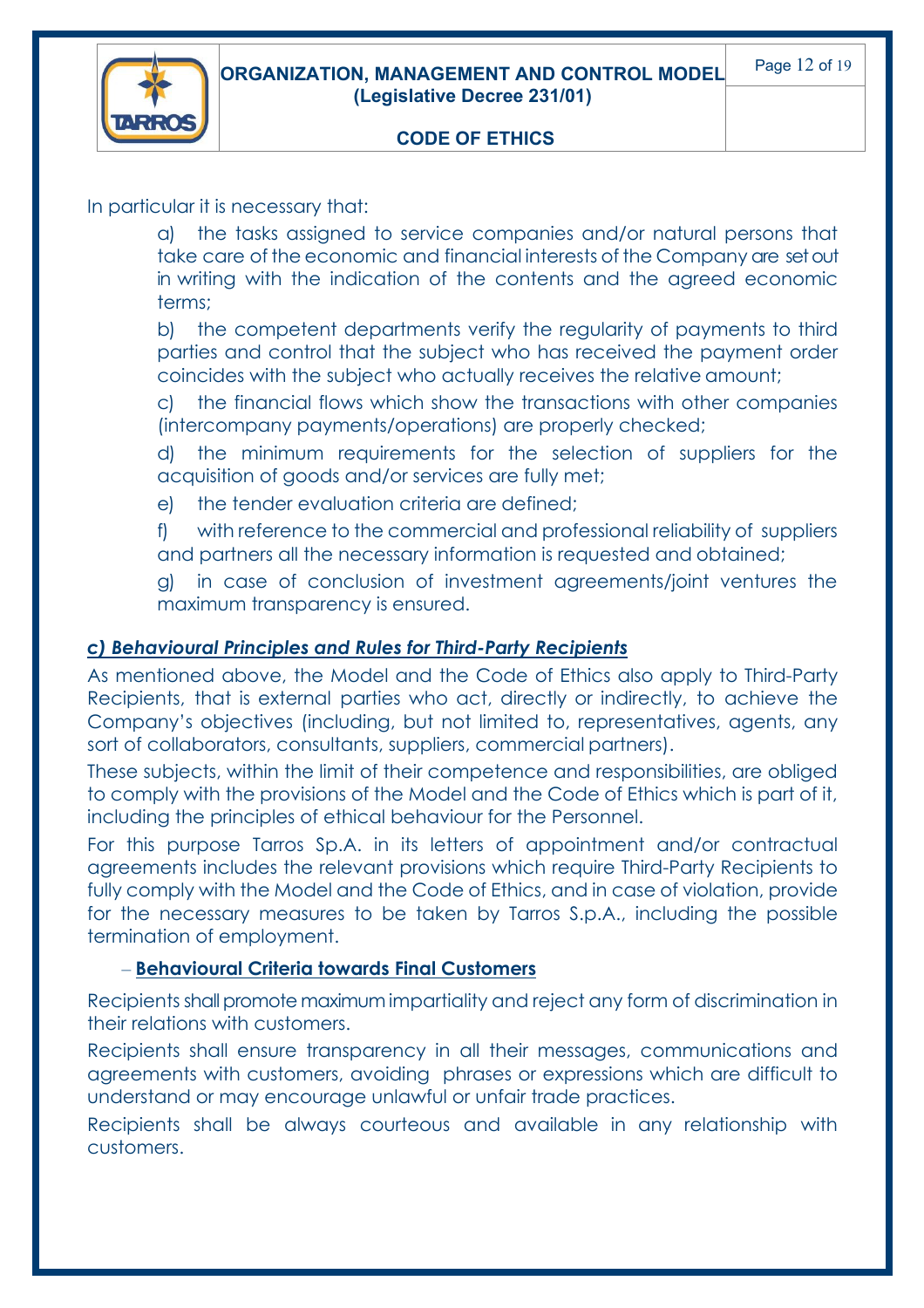

Recipients provide for the continuous improvement of the quality of services offered to final customers.

The Company is committed to supply services that offer a real value in terms of accessibility, quality and price and are safe for their intended use.

#### **– Behavioural Criteria towards Suppliers**

The supplier selection process is based on the principles of lawfulness, fairness and transparency.

The choice of suppliers is based on objective and impartial criteria in terms of quality, level of innovation, costs and additional services offered.

Recipients are not allowed to receive presents, gifts or similar items unless they are attributable to courtesy and are of insignificant value.

The violation of the principles of lawfulness, fairness, transparency, confidentiality and respect for human dianity is just cause for termination of relationships with suppliers.

In the event that recipients are offered benefits by a supplier to obtain a business advantage, they must immediately terminate any relationship with that supplier and inform the Supervisory Board thereof.

### **Behavioural Criteria towards Intermediaries and Behaviour of intermediaries**

The intermediary selection process is based on the principles of lawfulness, fairness and transparency. Intermediaries are recipients of transparent messages, communications and contracts which contain no phrases that are difficult to understand or may encourage unlawful or unfair trade practices.

Intermediaries, in their capacity of recipients, shall comply with the Code and relevant Protocols.

The violation of the principles of lawfulness, fairness, transparency, confidentiality and respect for human dignity is just cause for termination of any relationship with intermediaries.

In the event that recipients are offered benefits by an intermediary to obtain a business advantage, they must immediately terminate any relationship with that intermediary and inform the Supervisory Board thereon.

No form of donation or any type of benefit or advantage in favour of intermediaries is allowed which might, even potentially, be interpreted as going beyond general business practices.

In any case intermediaries are not allowed to give any form of donation, benefit, advantage or promise of said benefits for the purpose of obtaining preferential treatments while carrying out any kind of activity connected to Tarros S.p.A.

In particular intermediaries are not allowed to give any form of present, benefit or advantage or promise of said benefits to public authority representatives or their family members with the aim of influencing independence of judgement or obtaining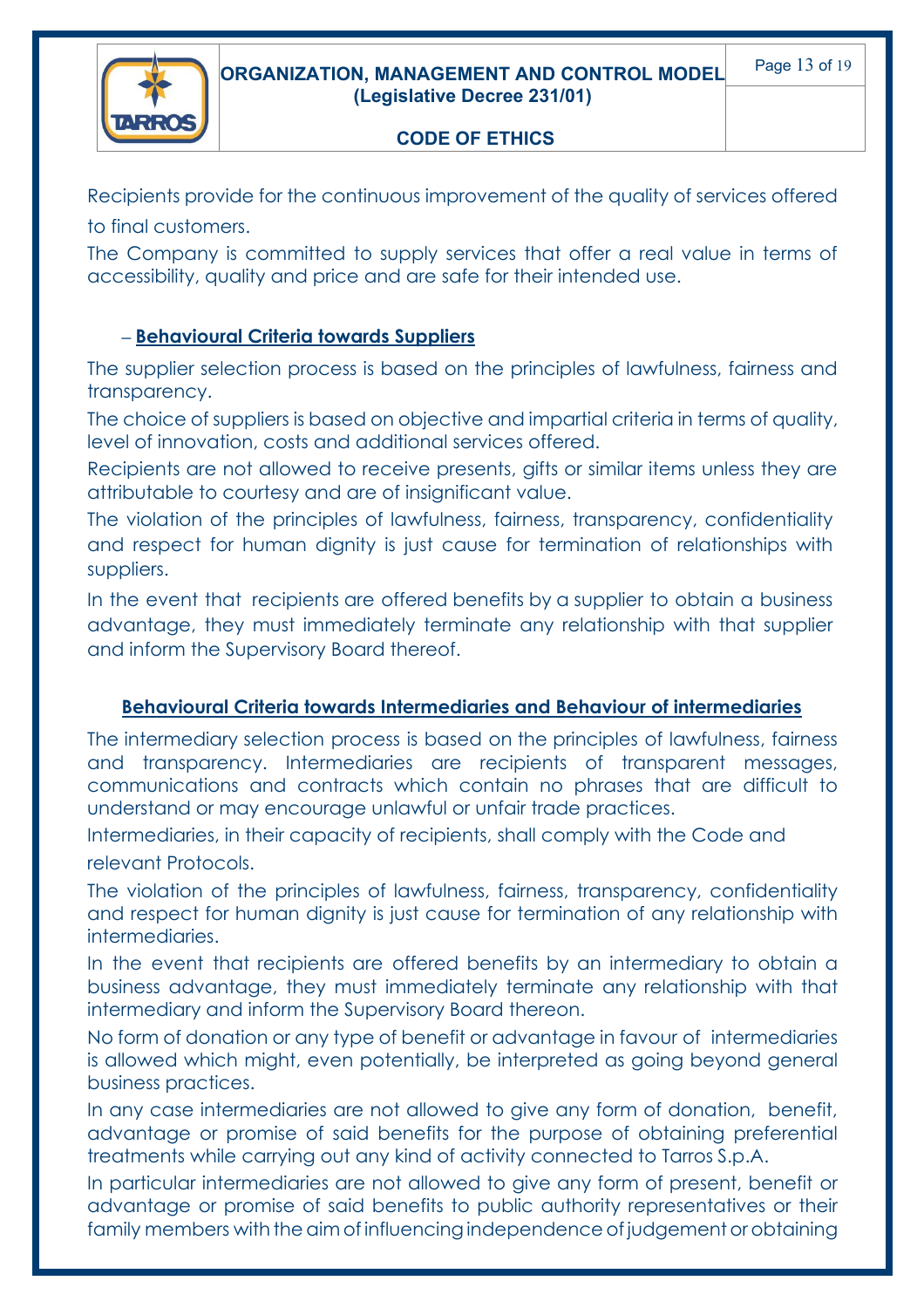

advantages of any kind.

Recipients who become aware of violations, omissions, forgery or negligence by intermediaries or one of their collaborators when performing their business are required to inform the Supervisory Board on the matter.

#### **5. ANTI-BRIBERY AND CORRUPTION POLICY**

#### **Interaction with public officials and private sector employees**

Law no. 190 of 6<sup>th</sup> November 2012 "Provisions for the prevention and repression of corruption and illegality in the public administration" and subsequent law no. 69 of 25<sup>th</sup> May 2015 "Provisions on crimes against the public administration, mafia-type associations and false accounting" and law no. 3 of 9<sup>th</sup> January "measures to fight crimes against the public administration as well as on the matter of statute of limitations and transparency of political parties and movements" have introduced some significant amendments to our legal system.

The crime of bribery initially regulated by Article 317 of the Italian Criminal Code, in recent times has been regulated both by the above mentioned Article 317 and by Article 319-quarter which defines it as "undue inducement to give or promise benefits".

Article 2635 of the Italian Civil Code has been amended by adding the crime of "bribery between private parties" to the already existent crime of "breach of official duty after inducement to give or promise benefits".

As regards these new crimes, unlike the previous definition, the procedural aspects are aggravated, too. As a matter of fact the crime was previously prosecutable on the action of the injured party, whereas at present it is prosecutable ex officio in case it leads to a distortion of competition in the acquisition of goods or services.

Penalties are doubled in the case of companies whose shares are listed on regulated markets. The law has also modified the crime of influence peddling defined by Article 346 bis of the Italian Criminal Code which punishes anyone who gives promises or benefits aimed at obtaining an illicit mediation – either existing, alleged or claimed – with a public official.

a) The Policy

The purpose of this Policy is to prevent bribery involving public officials and individuals working in the private sector and ensure compliance with ethical, transparent and fair trade practises in any relation with public officials and individuals working in the public sector, in compliance with the provisions provided for by the above mentioned laws and regulations which not only prosecute direct bribery, but also bribery committed by third parties.

- b) Employees subject to the Policy This Policy applies to managers, employees (including those who have a temporary or casual job) and collaborators.
- c) Relevant Regulations Bribery offences are governed by the Italian Law.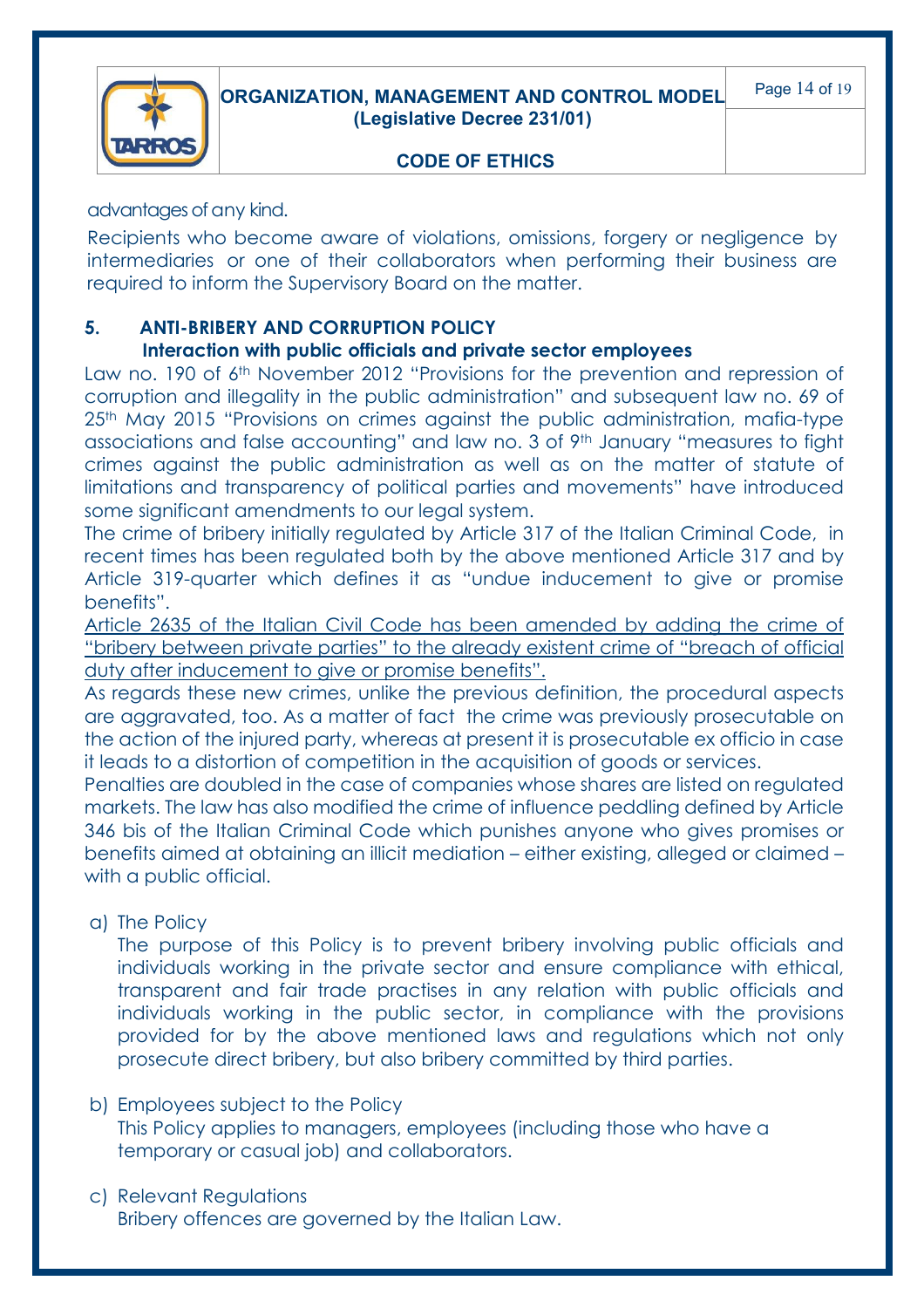

- d) General rules
- DO NOT offer incentives to public officials or individuals working in the private sector;
- DO NOT give money or other benefits to public officials or individuals working in the private sector;
- DO NOT offer gifts or hospitality to public officials or individuals working in the private sector, do not pay for travel, board and lodging expenses incurred by public officials or individuals working in the private sector who travel on business unless authorized by the present Policy.
- Any gift or entertainment given or offered, received or promised as well as any reimbursement of travel expenses incurred by public officials or individuals working in the private sector shall comply with the applicable rules and regulations

#### e) Definition of Bribery

With respect to this Policy bribery is defined as the act of unduly offering, giving or promising gifts, compensations, money or benefits to public officials or individuals working in the private sector in order to obtain improper advantage for themselves or third parties in the performance of their functions or the exercise of their powers, either to omit or delay the performance of their function, or for having they omitted or delayed the performance of their function, or to perform or for having performed an act contrary to their duties**.** Pursuant to the Italian law bribery is strictly prohibited both in the public and private sector. A lot of countries where our Company operates or may operate, e.g. Spain, France, Belgium, Germany, Hungary, Ireland, the Netherlands, Poland, Portugal, Russia, Sweden, the UK, the USA and Switzerland similarly adopt regulations that prohibit bribery in the public and private sector. Many of these regulations provide for bribery offenses committed in other parts of the world and not only on the national territory.

This Policy rejects any form of bribery both in the public and private sector.

Managers, employees and collaborators shall not give, offer or promise gifts, money, advantages or other benefits to individuals working in the private or public sector in circumstances which may give the impression that, due to their functions or position, they are given or offered incentives or money to induce them to act illegally or for having acted illegally.

Requesting or receiving an "undue advantage" is also bribery according to lots of international regulations.

#### f) Definition of Public official

With respect to this Policy public official shall mean:

- (i) any person holding a legislative, executive, administrative or judicial office in a state, whether elected or appointed, whether permanent or temporary, whether paid or unpaid, irrespective of that person's seniority;
- (ii) any other person who performs a public function, including for a public agency or public enterprise (state-owned enterprises included) or provides a public service as defined in the domestic law of each state and as applied in the pertinent area of law of that state;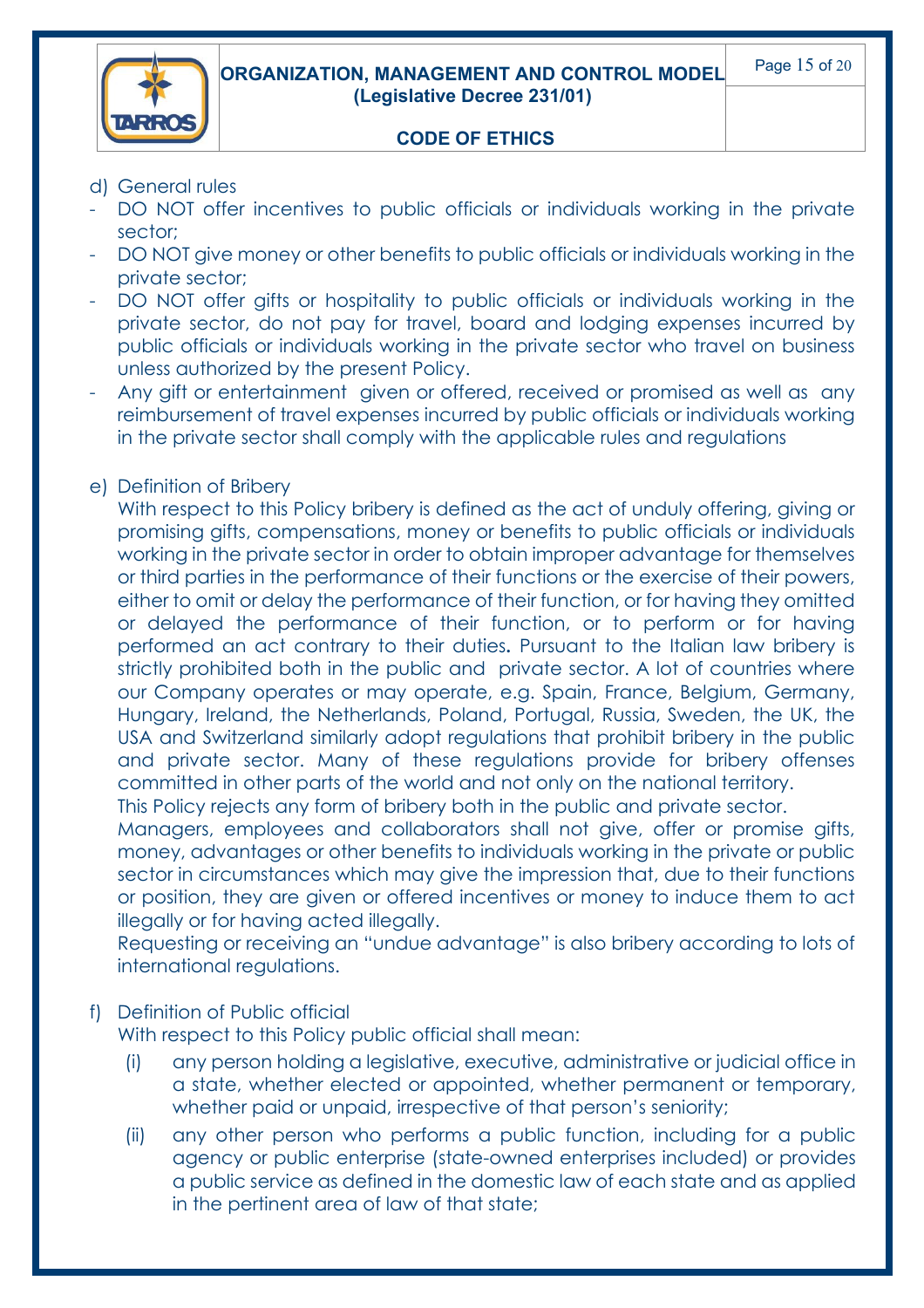

- (iii) any other person defined as an "official", public official", "mayor", "minister" or "judge"(including any person who works in the public prosecutor's office or exercises jurisdictional functions) as defined in the domestic law of the state where said person performs the aforesaid functions and pursuant to the criminal law of the state;
- (iv) Any officer or employee of a state-controlled or state-owned company;
- (v) Any international officer who works for an international public organization or any other person authorized by that international public organization to act on its behalf.

According to this Policy the term "public official" includes both domestic and foreign public officials.

g) Prohibition of Bribery

Managers, employees and collaborators must not engage in any form of bribery or corruption, including attempted bribery**,** involving public officials or individuals working in the private sector.

#### h) Anti-bribery Conduct

All the above mentioned persons are prohibited from promising, offering, giving, or accepting to give, directly or indirectly, to or from anyone, neither for themselves nor for others, any gift, payment, money, advantage or benefit, either financial or of a different nature, or other benefits of any type, which represent undue inducement or corruption in compliance with the rules and regulations of any state and shall ensure that their employees and agents strictly comply with these rules and regulations.

Managers, employees and collaborators must immediately report in writing any possible violation of the anti-bribery conduct to Tarros S.p.A.

They must always comply with this anti-bribery conduct.

Managers, employees and collaborators shall:

- Always strictly comply with the relevant anti-bribery conduct;
- Supervise employees, agents and subcontractors acting for or on behalf of Tarros S.p.A. to make sure that they comply with the present Policy;
- Inform anyone engaged by the Company that they are required to act in compliance with the present Policy when acting on behalf of the **Company**
- -

#### i) Facilitation payments

Tarros S.p.A. prohibits any form of facilitation payments.

Managers, employees and collaborators shall:

not make, offer, directly or indirectly, any payment or gifts of value, such as compensations, entertainments, presents, benefits, bonuses, or other advantages which may be considered a facilitation payment to public officials or members of political parties (including anyone who is running for a public or political office or is a candidate for a public office or a political party) or individuals working in the private sector;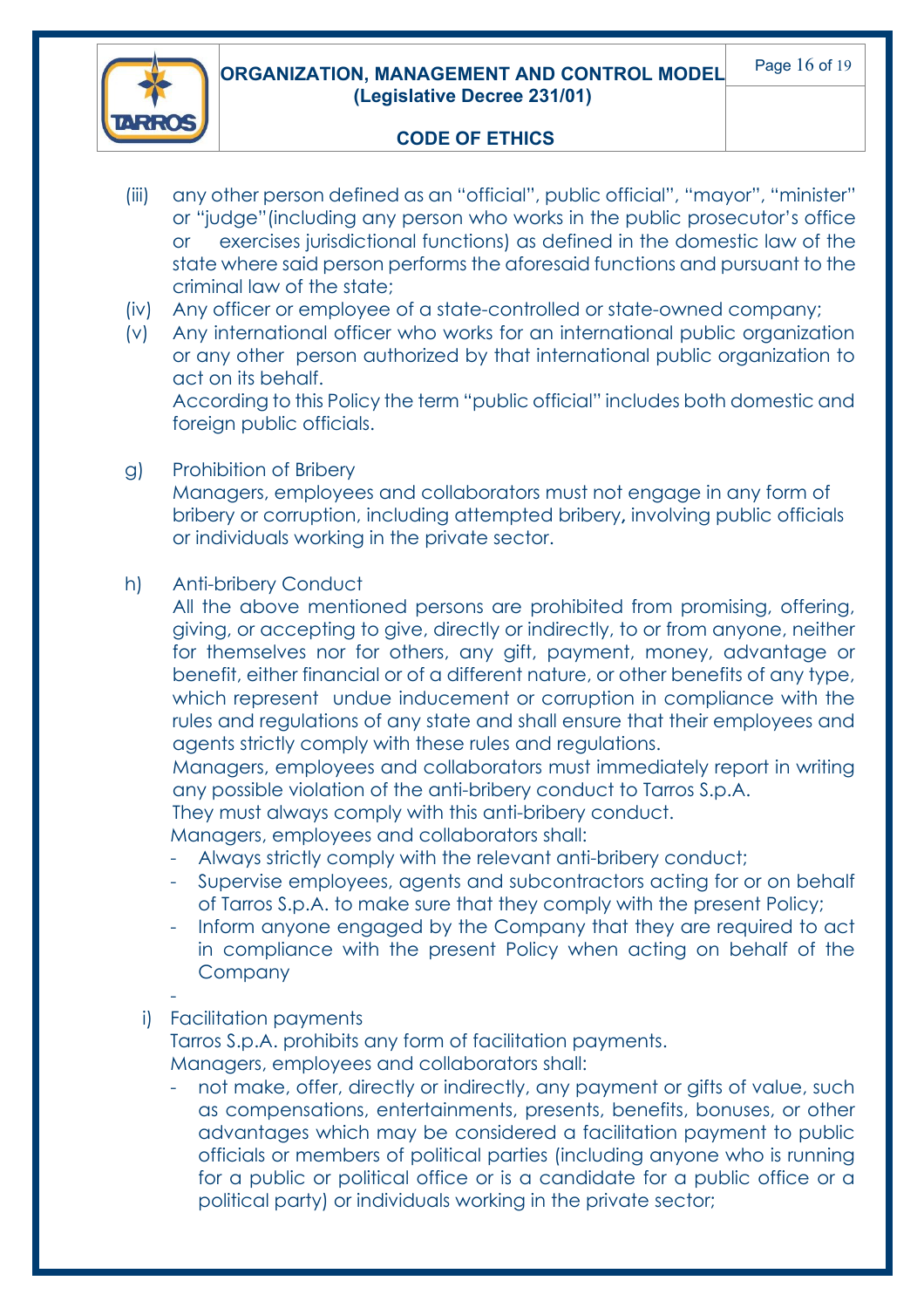

-

#### **ORGANIZATION, MANAGEMENT AND CONTROL MODEL (Legislative Decree 231/01)**

#### **CODE OF ETHICS**

- prevent from offering money or other benefits to foreign public officials to obtain advantages or facilitation payments in international business transactions;
- ensure that, in their relations with intermediaries, all the payments and the necessary terms and conditions are documented and are in compliance with laws and regulations of each state or region.
- j) Reporting violations and internal audit

Managers, employees and collaborators who become aware of violations or alleged violations of the present Policy shall report those violations to the Supervisory Board in compliance with the provisions of paragraph 4.6 below of the Code of Ethics.

Periodic audit shall be carried out to ensure compliance with the present Policy. The Company is responsible for monitoring the implementation of this Policy.

k) Disciplinary sanctions in case of violation

Pursuant to the provisions relating to employment relationships, in case of violation of the present Policy which is proven by an internal audit or an investigation carried out by competent authorities, the managers and/or the employees in charge shall face disciplinary sanctions up to and including dismissal, in compliance with the current laws and regulations.

As regards collaborators, in case of violation of the present Policy which is proven by an internal audit or an investigation carried out by competent authorities, the express termination clause applies.

l) Communications

The Company shall inform its managers, employees and collaborators about the present Policy and other updates also through continuous awarenessraising activities.

#### **Interaction with Public Officials and Individuals working in the Private Sector**

Managers, employees and collaborators working for the Company shall not offer assignments for either free or paid consultancy or cooperation services of any nature whatsoever to public officials or individuals working in the private sector.

Managers, employees and collaborators shall not offer, directly or indirectly, gifts or other benefits, unless they are of insignificant value.

Under this Policy a gift or other benefit of insignificant value is anything that has monetary value which does not exceed one hundred and fifty euros, in one calendar year.

#### **Other prohibited behaviours**

Actions carried out by third parties - Use of own funds

It is prohibited to allow third parties, such as subsidiaries, agents, sales promoters, consultants and sub-suppliers (e.g. sales agents, carriers, shipping agents, visa offices, etc.,) to commit any act which is prohibited or subject to restrictions under this Policy upon instruction, request or order from a manager, employee or collaborator.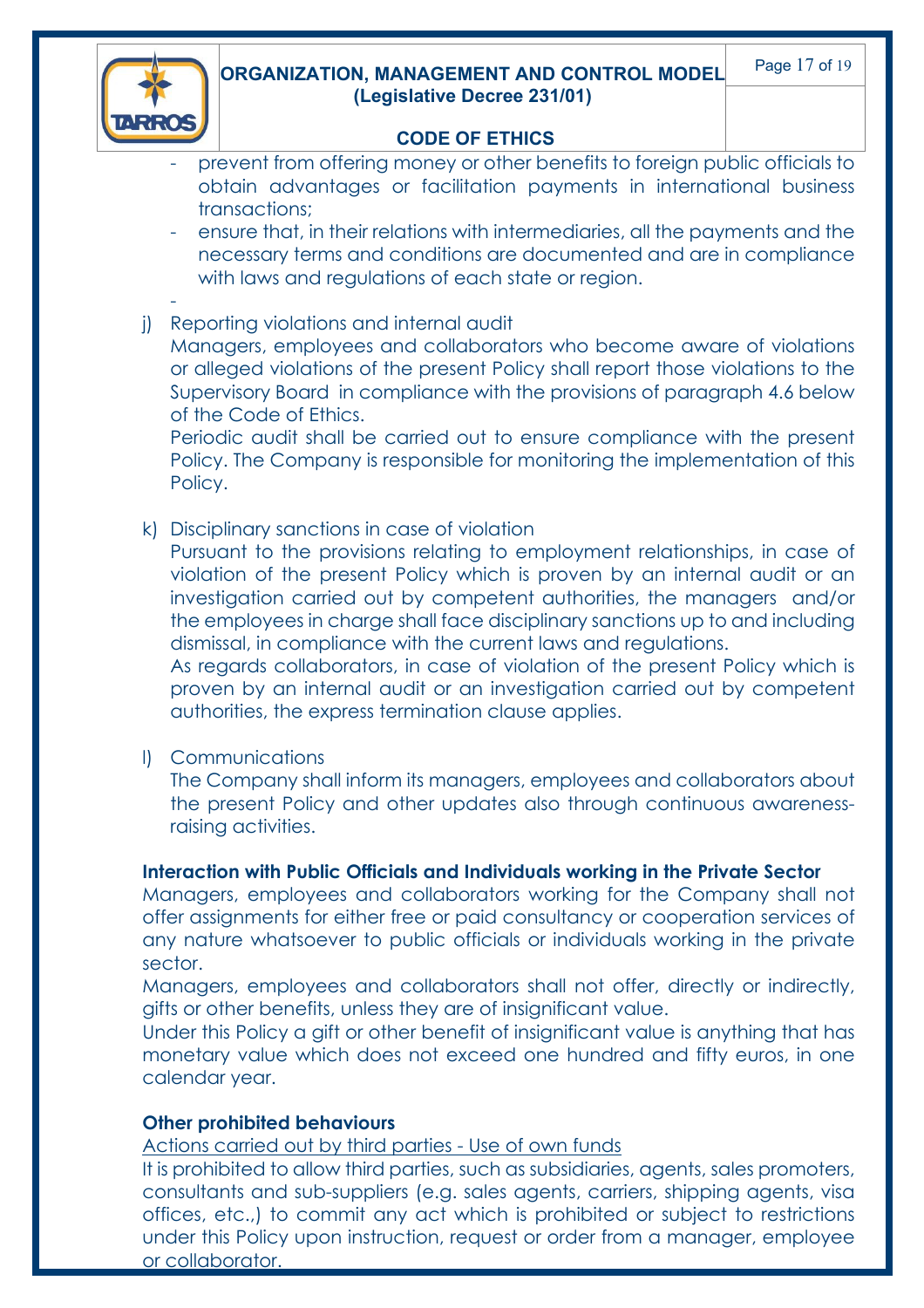

Pursuant to this Policy, the origin of the funds used to commit any of the acts which are prohibited or subject to restrictions does not in itself constitute a ground for excluding the existence of the offence.

#### **6. Whistleblowing**

Tarros S.p.A. protects recipients and/or Third-Party Recipients who report offences or violations of which they have become aware.

Recipients and/or Third-Party Recipients who report offences or violations of the Model shall submit a detailed report on the aforesaid offences or violations, based on precise and consistent evidence.

For this purpose Tarros S.p.A. provides appropriate reporting channels for reporting any conduct that constitutes an offence or violation: reports shall be transmitted maintaining the whistleblower's confidentiality and in compliance with the requirements of law no. 179 of 15.11.2017.

Tarros S.p.A. ensures the protection of the reporting person from any form of retaliation or discrimination, either direct or indirect, for reasons directly or indirectly related to the report.

Tarros S.p.A. pursuant to the guidelines on whistleblowing, provides for sanctions in case the measures for protecting whistleblowers are violated and in case whistleblowers report false information provided with wrongful misconduct or gross negligence.

### **7. Reporting to the Supervisory Board and by the Supervisory Board**

Tarros S.p.A. ensures compliance with the rules and regulations appointing a Supervisory Board in charge of supervising and monitoring the implementation of the Code of Ethics.

The Supervisory Board in particular is in charge of:

- Constantly monitoring the correct application of the Code of Ethics and receiving as well reports or suggestions on the matter;
- Reporting any significant violation of the Code of Ethics;
- Expressing a binding opinion as regards the necessity of updating the Code of Ethics or the most relevant corporate policies and procedures in order to ensure compliance with the Code of Ethics.

Recipients of the Code of Ethics shall inform the Supervisory Board in compliance with their obligations, in particular as regards any violation of rules and regulations of the Model and the Code of Ethics, as well as of internal procedures.

The Supervisory Board must be informed in writing.

In any case the Supervisory Board shall ensure that the reporting person is protected from any form of retaliation, discrimination or penalty, ensuring their confidentiality (unless otherwise required by law).

The Supervisory Board shall report any violation committed employees or external collaborators to the bodies in charge of imposing sanctions.

The Supervisory Board shall also report any violation committed by managers.

Tarros S.P.A. provides appropriate reporting channels to submit reports regarding compliance with or violation of the Code of Ethics.